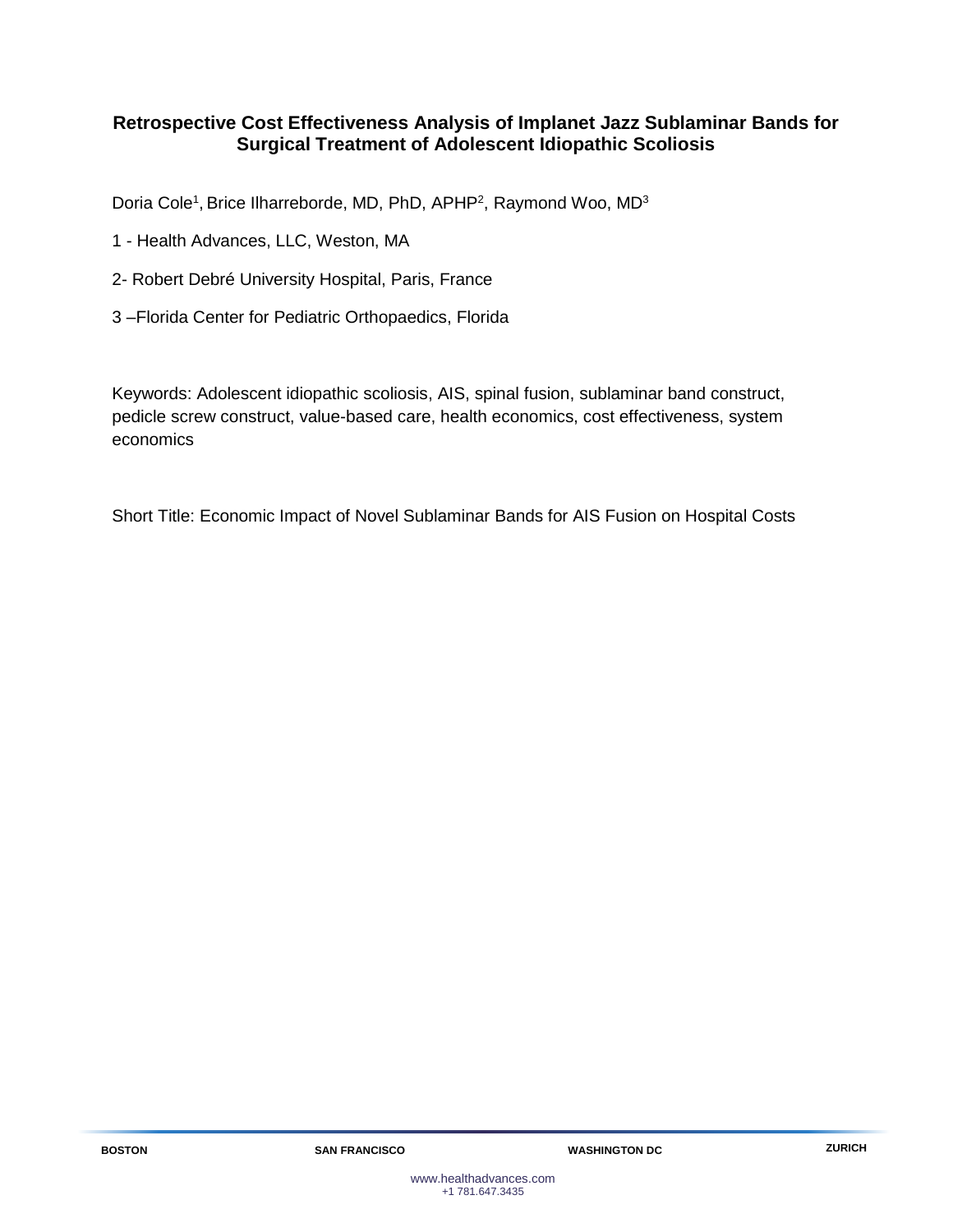**Background and Objectives |** Recent literature has shown clinical benefits of posteromedial translation using sublaminar bands, such as Implanet's Jazz bands, for treatment of AIS. This study was designed to estimate the economic impact of the Jazz system on US hospital costs associated with AIS fusion surgery, based on an analysis of several of the largest known cost drivers associated with spinal fusion surgery for treatment of AIS.

**Methods |** Data on surgical outcomes from recent surgeon experience with the Jazz system was compared to known surgical outcomes in the United States using pedicle screw constructs. The comparison was based on a retrospective analysis of 32 AIS surgeries performed at [Robert](http://robertdebre.aphp.fr/)  Debré [University Hospital](http://robertdebre.aphp.fr/) in Paris using Jazz sublaminar bands, a comprehensive clinical literature review of AIS procedures, and qualitative interviews with a small number of US-based spine surgeons. Hospital costs were determined and validated using multiple sources, including peer-reviewed literature, Medicare Cost Reports, implant price lists from hospital systems, and other publicly available sources.

# **Figure 1: US Cost Effectiveness Research Methodology**

| <b>Retrospective</b>                      | Analyzed select data from a single surgeon's experience using Jazz                                                                                                  |
|-------------------------------------------|---------------------------------------------------------------------------------------------------------------------------------------------------------------------|
| <b>Clinical Data</b>                      | sublaminar bands on 32 patients at Robert Debré University Hospital,                                                                                                |
| <b>Review</b>                             | Paris, France                                                                                                                                                       |
| <b>Interviews with</b>                    | • Completed interviews with two US surgeons and one French surgeon                                                                                                  |
| <b>Surgeons Using</b>                     | experienced in using Jazz sublaminar band system                                                                                                                    |
| <b>Technology</b>                         | - Identified differences in US and French surgical techniques                                                                                                       |
| <b>Secondary</b>                          | ■ Reviewed ~500 peer-reviewed publications on AIS surgery to narrow down                                                                                            |
| <b>Literature</b>                         | to $\sim$ 30 relevant articles with clinical comparator data                                                                                                        |
| <b>Review</b>                             | • Defined base comparator dataset using this information collected                                                                                                  |
| <b>Clinical Database</b><br><b>Review</b> | . Queried several large databases for both clinical and cost data, including<br>Medicare Cost Reports, National Inpatient Sample, and American Hospital<br>Database |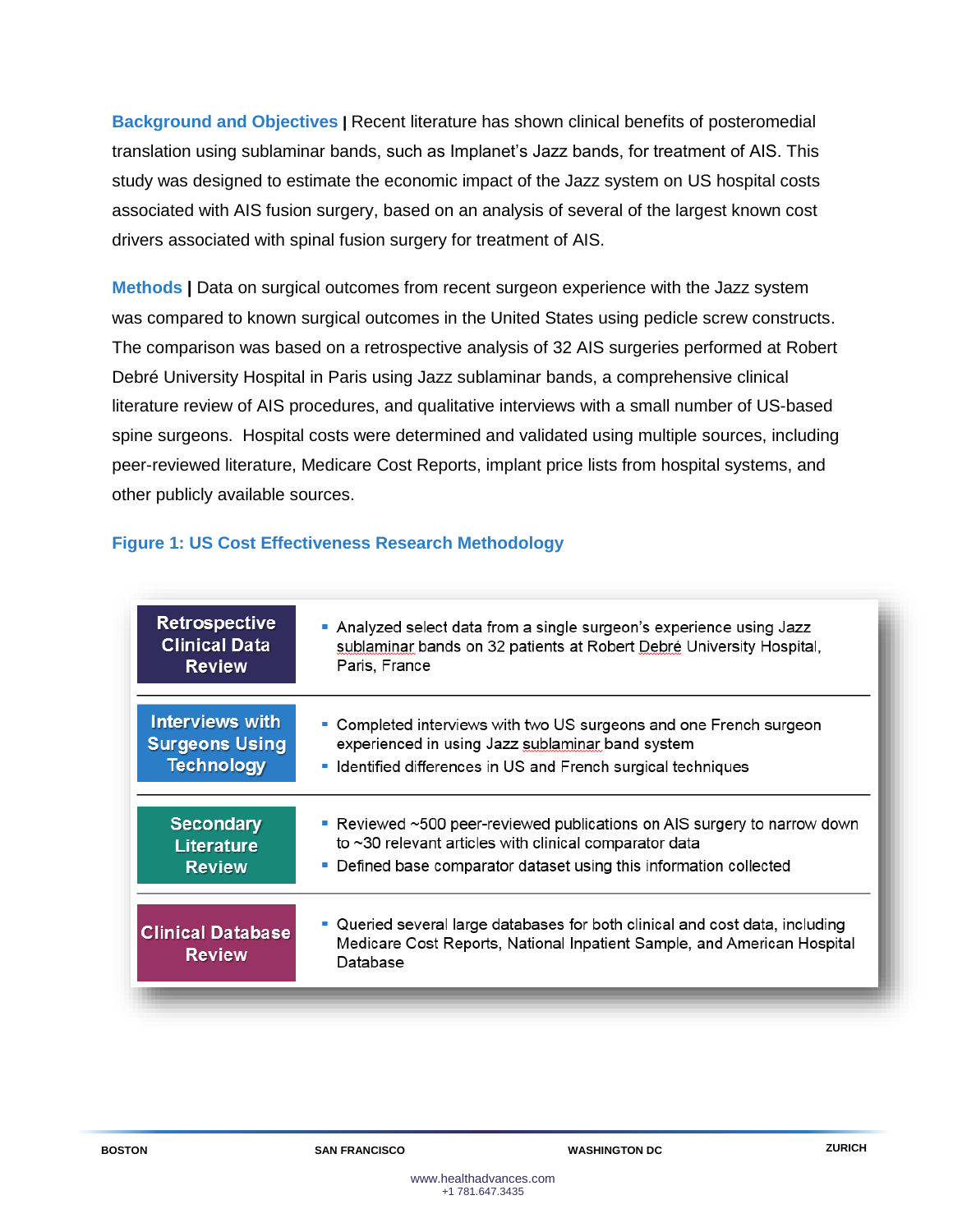Key differentiating metrics of the Jazz system identified in the literature, and confirmed in interviews, include shorter operative time, reduced blood loss and transfusion rates, lower implant volumes, shorter length of stay (LOS) in a US hospital, and reduced radiation exposure, all of which are significant known cost drivers associated with AIS spinal fusion surgery.

**Results |** Quantifiable savings from the shorter operative times, lower transfusion rates, and shorter US hospital LOS associated with Implanet's Jazz system are estimated to *reduce US hospital costs by approximately \$4,771 per procedure.* Given that many US hospitals which perform AIS spinal fusion procedures are conducting more than 100 surgeries each year, overall realized savings *could total US\$500,000 per year per hospital*.

*In addition*, because the shorter procedure duration associated with the Jazz sublaminar bands is significant, it may allow hospitals to perform an additional orthopedic or spine surgery during the extra time freed-up from each AIS spinal fusion performed with Jazz. Recent studies evaluating the estimated profit contribution of orthopedic and spine surgeries vary, but *incremental profit contributions* of common US surgical cases that could be performed in the time saved as a result of the faster Jazz Technique *can total ~\$4,400 to \$8,200 per*  **procedure,** depending on procedure type, performing institution, and payer mix.<sup>i,ii</sup> If one of these procedures is able to be added to the surgical schedule for each AIS surgery performed with Jazz, *each US hospital could realize incremental profits of \$440,000 to \$820,000 per year,*  assuming an average annual volume of 100 AIS procedures.

The Jazz system also has additional areas of potential benefit to the hospital, surgeons, and patients such as lower radiation exposure times for both OR staff and patients due to the elimination of intraoperative O-arm use, reduction in intraoperative anesthesia and postoperative pain medications, reduced need for correction of misplaced pedicle screws, and improved clinical outcomes, including improved sagittal angle as well as Cobb angle correction. These benefits were not quantified in economic terms in this study.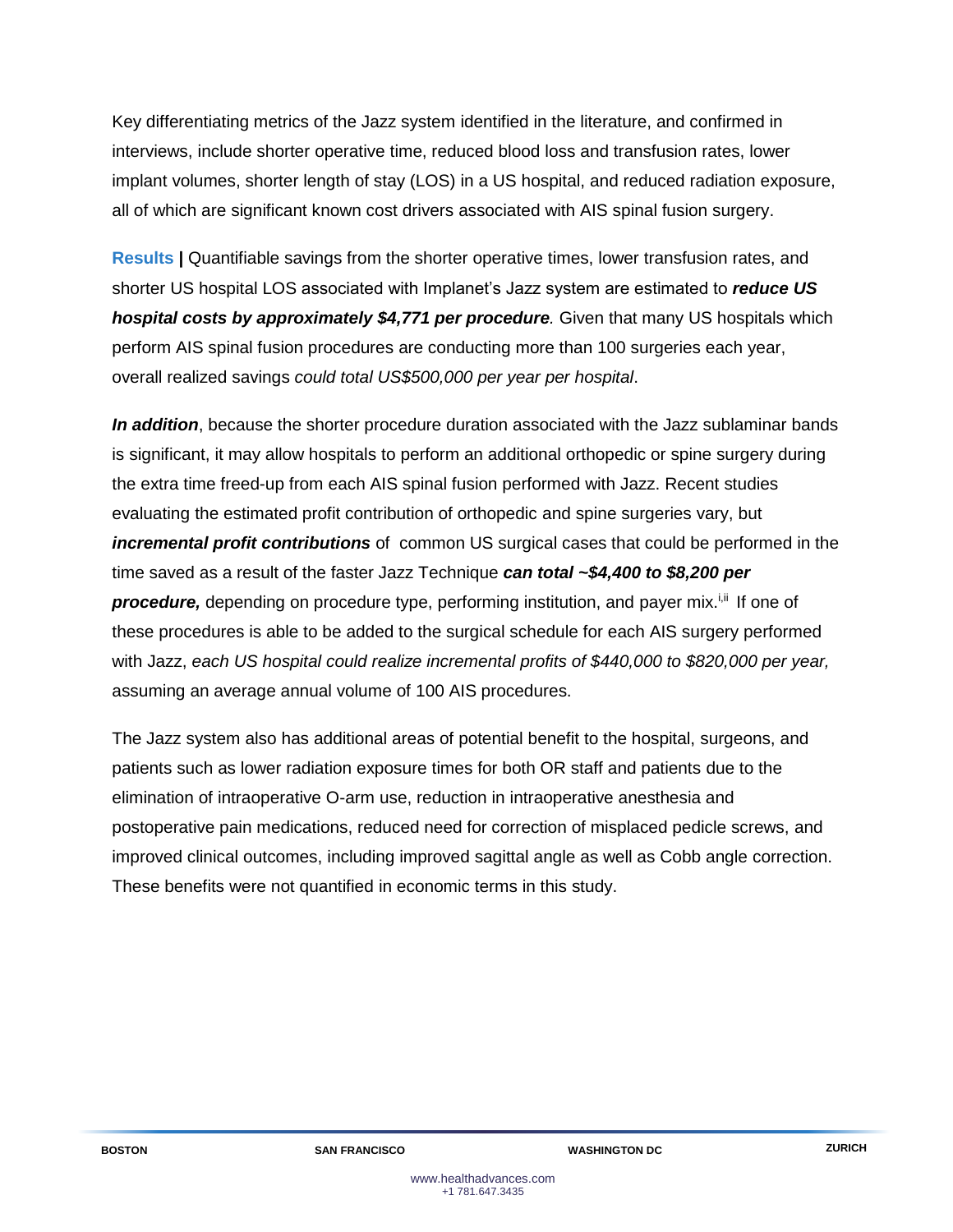

# **Figure 2: Expected US Hospital Net Savings and Profit Contribution per Procedure**

**Limitations |** This study did not allow for a direct comparison of all of the costs associated with spinal fusion surgery. The study relied on a thorough retrospective clinical literature review assessing the impact of five key clinical factors on overall costs to the hospital associated with AIS fusion surgery compared with data from 32 AIS cases performed at the [Robert Debré](http://robertdebre.aphp.fr/)  [University Hospital](http://robertdebre.aphp.fr/) in Paris, as well as a qualitative feedback from two US surgeons' initial experience with Jazz sublaminar bands. Future research will be required to confirm comparable experience across a larger number of US surgeons, to refine the specific costs associated with each of these major cost drivers of AIS surgery across a broader panel of US institutions performing these procedures, and to quantify the total expected savings from the use of the Jazz system in US hospitals.

**Conclusions |** The Jazz system appears to result in lower overall costs to the hospital associated with performing spinal fusion surgeries for AIS. The major drivers of cost savings include reduced procedure time, shorter length of stay, and lower blood transfusion rates. Additional prospective studies are underway to quantify the exact cost savings associated with adoption of this technology in several US hospitals.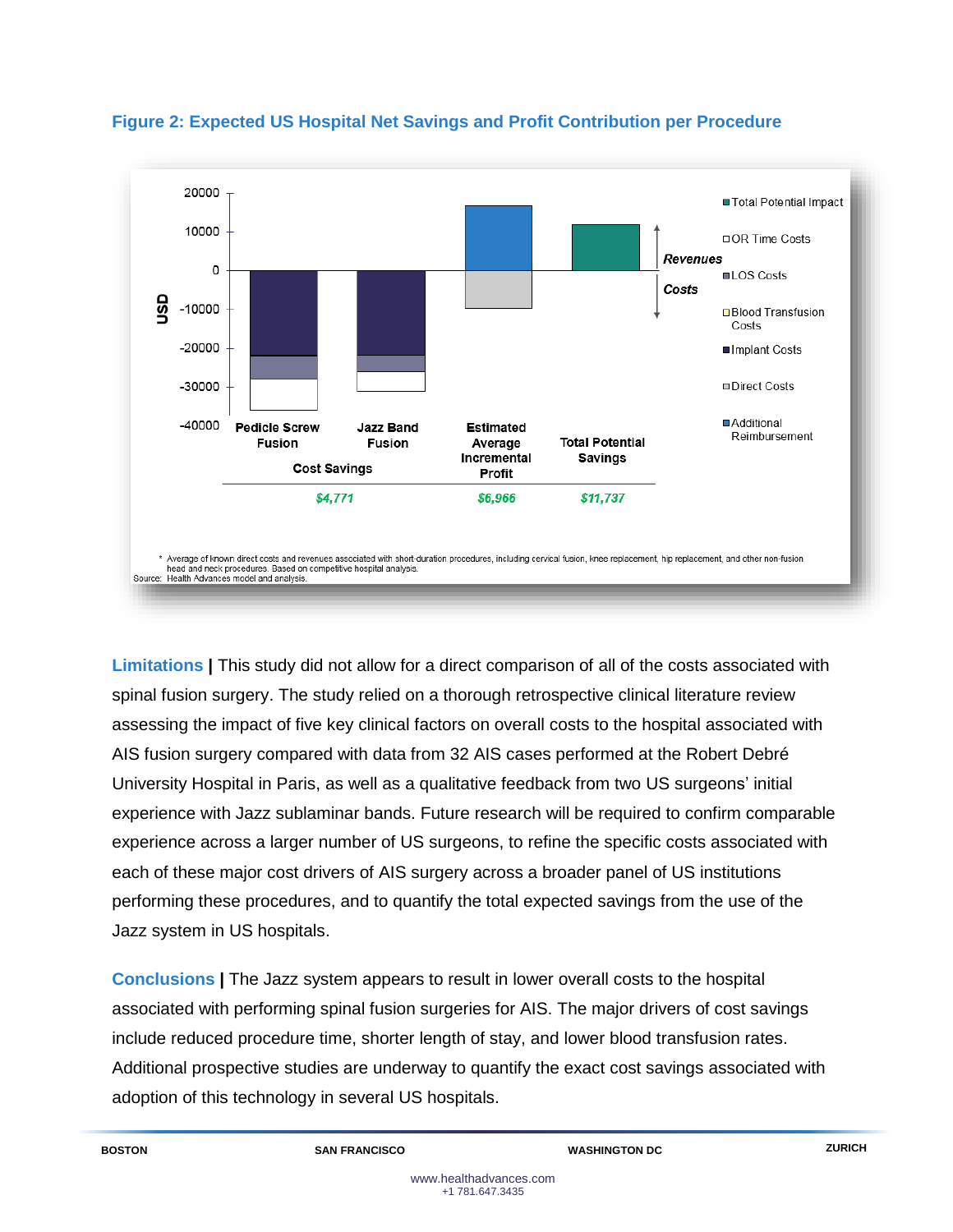### **Introduction**

Adolescent idiopathic scoliosis (AIS) is the most common type of scoliosis in adolescents, affecting nearly 2% to 3% of children between the ages of 10 and 16 years.<sup>iii</sup> Patients with severe curves or curves with a high likelihood of progression are surgically managed, undergoing spinal fusion surgery in an effort to prevent curve progression and to correct deformity. US hospital expenditures associated with AIS management surpassed \$500 million in 2007, and have continued to increase dramatically in recent years. A recent analysis of adjusted US hospital charges and costs associated with AIS spinal fusion surgery demonstrated that adjusted hospital charges and costs nearly doubled from 2001 to 2011, a significantly greater increase compared to other inpatient pediatric admissions, and likely indicative of a genuine change in hospital economics associated with AIS spinal fusions over that timeframe.<sup>iv</sup>

One of the potential drivers of increased costs associated with AIS spinal fusions is likely the shift in utilization of the historical gold-standard hook techniques, which declined in favor of pedicle screw techniques. New data for all-pedicle-screw or hybrid constructs demonstrated improved correction and stabilization of spinal deformities, as compared to hooks and pedicle screw constructs, and so were widely adopted. With this transition, the implant density associated with AIS spinal fusion surgeries has increased dramatically and the average number of implants used per case has nearly doubled in some institutions, resulting in increased implant costs. <sup>v</sup> Given the economic constraints of the US healthcare industry, and increasing scrutiny surrounding implant costs, several studies have attempted to compare the cost differences amongst hook, hybrid, and pedicle screw constructs to better understand the clinical and economic implications of the shift in techniques, but consensus has not yet been reached.<sup>vi</sup>

The sublaminar band system was developed over 10 years ago by several French surgeons and consists of implants which allow AIS correction by posteromedial translation. A novel sublaminar band has been developed to provide an alternative technique for AIS spinal fusion surgeries. This has been broadly adopted within the French hospital system, is being widely utilized in other European countries, as well as in AIS surgeries in 14 countries around the world. It was recently introduced in select US hospitals for both AIS and neuromuscular scoliosis. Sublaminar bands have been shown to provide similar coronal and axial correction, while offering improved sagittal correction. Other preliminary clinical data are also promising, with surgeons noting several advantages to the sublaminar band technique, including reduced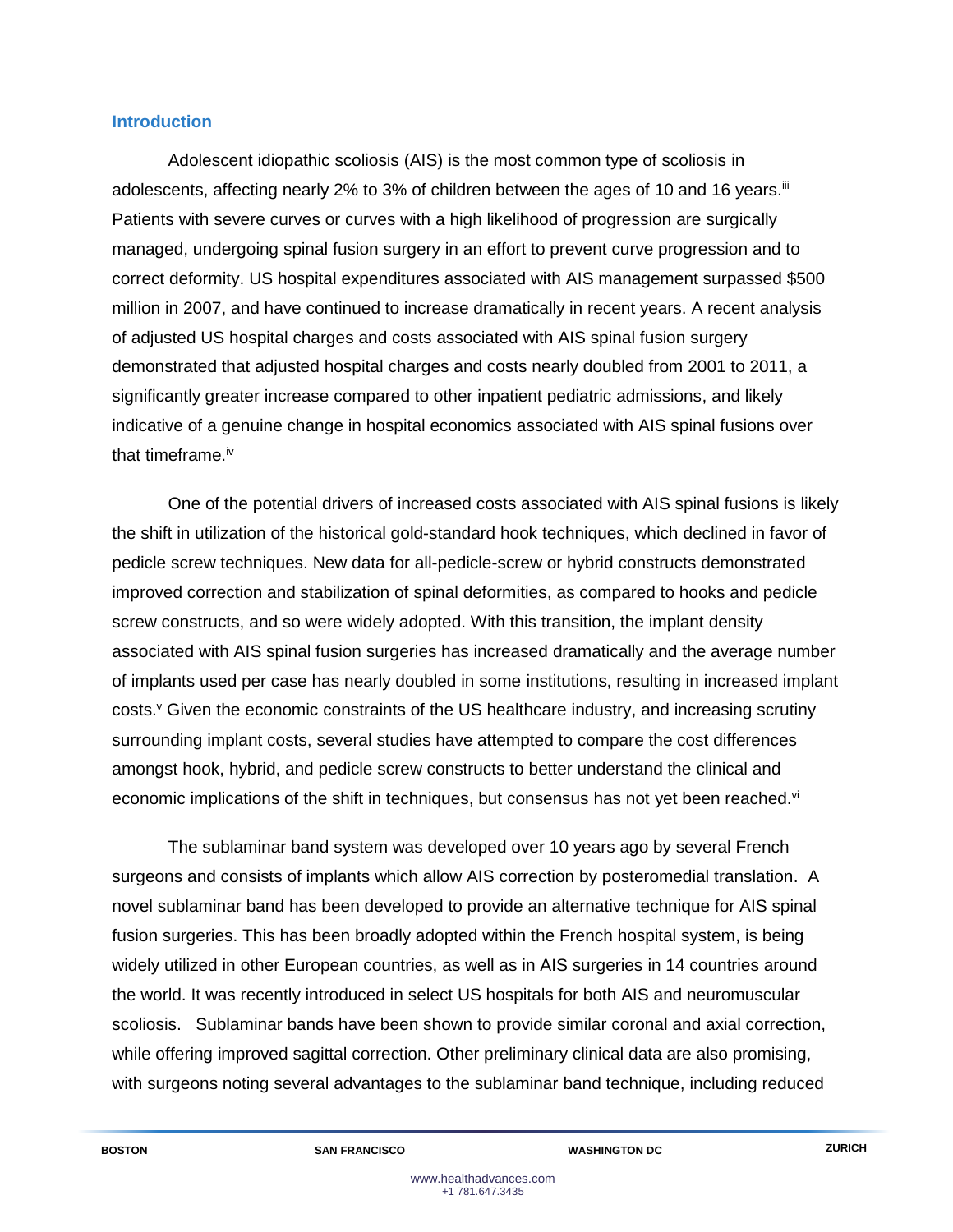implant volumes, shorter operative time, reduced blood loss and lower transfusion rates, and shorter postoperative hospital stays and recovery times. A reduction in radiation exposure for the patients, surgeons, and staff has also been widely documented, due to the reduced need for intraoperative imaging. As the technique gains broader adoption within the United States, it is important to consider its impact on hospital economics, particularly given the recent transition in surgical techniques to all-screw constructs, and cost implications associated with that trend. The purpose of this study was to quantify the economic impact of the Jazz sublaminar band system on key drivers of US hospital costs associated with AIS spinal fusion procedures.



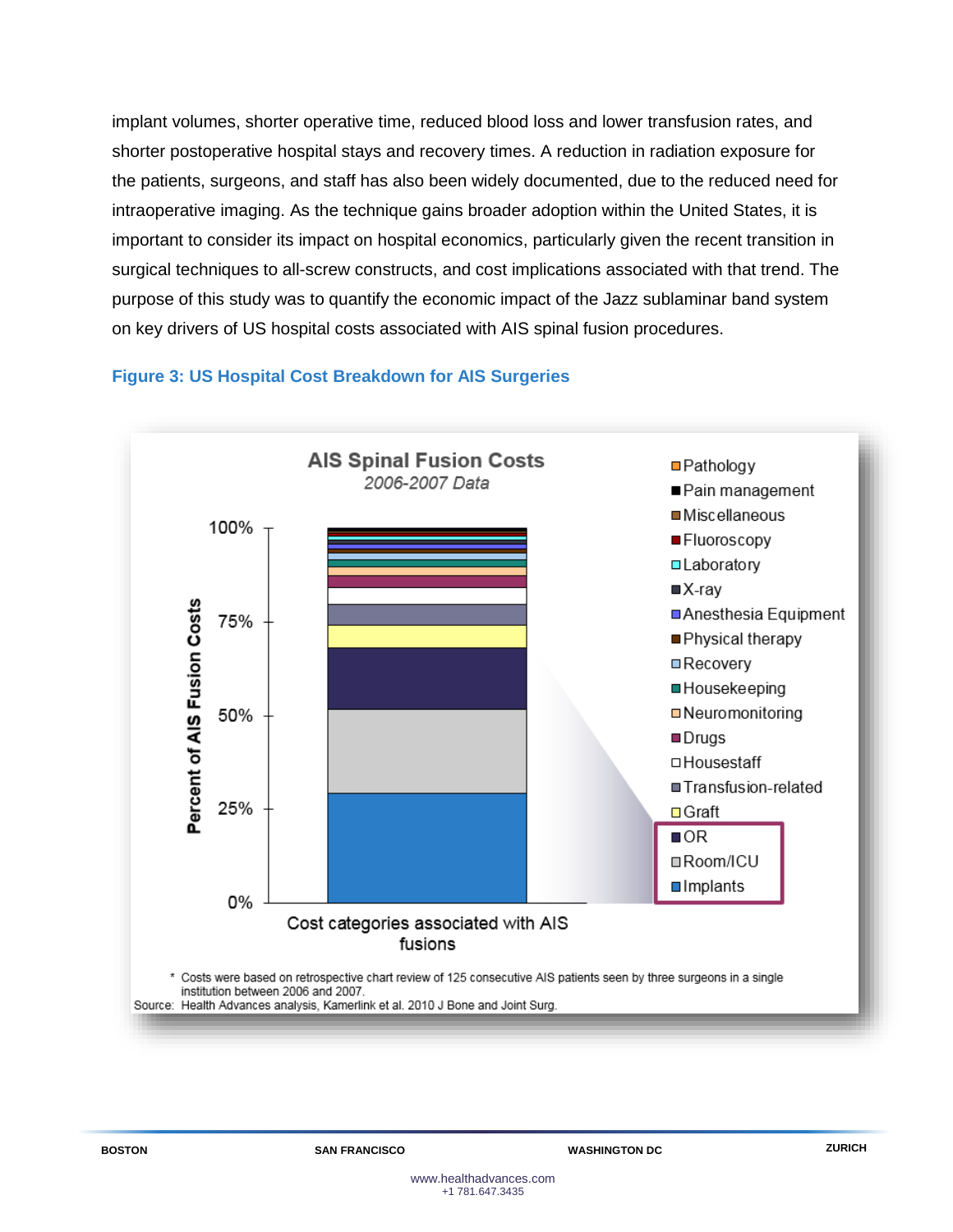### **Methods**

### *Cost Savings Analysis*

Given the relatively small total number of AIS spinal fusions per year in a given hospital, as well as the variety of confounding factors that impact the outcomes of surgical procedures, including patient and curve characteristics such as the severity of AIS curvature, and individual surgeon training and technique, most studies reporting surgical and outcomes data on various techniques of AIS are limited in scope. To date, no prospective clinical trials have directly compared the differences in surgical and clinical outcomes between pedicle screw constructs (the "Pedicle Screw Technique") and Jazz sublaminar bands (the "Jazz Technique"), but several studies have reported on the outcomes of pedicle screw constructs and sublaminar bands separately. Preliminary studies have documented the results of AIS fusions performed using other sublaminar bands and identified several key improvements in surgical outcomes compared to pedicle screw constructs, all of which are also known drivers of cost, including shorter operative time, lower intraoperative blood loss, and reduced radiation exposure.<sup>vii</sup> Interviews with a limited number of surgeons experienced in using the Jazz sublaminar bands in the United States and in France confirmed these improvements and also identified shorter length of stay as an additional improvement over the All-Pedicle-Screw Construct. As such, we focused the analysis on four of the largest known cost drivers: implant volume and costs, operating room time and costs, blood transfusion frequency and costs, and length of stay and costs. Reduced radiation exposure is an important clinical improvement, impacting patients, surgeons, and hospital staff. The economic impact on hospitals was not quantified in this study, however, due to the limited information available on the actual cost impact associated with the use of fluoroscopy and other radiographic imaging on patients, surgeons and staff.

To evaluate the differences between procedure techniques, we compared an unpublished dataset of information compiled from a retrospective chart review of 32 AIS cases, performed by a surgeon at the Robert Debré [University Hospital](http://robertdebre.aphp.fr/) in Paris, using Jazz sublaminar bands in 32 patients to available published literature on surgical outcomes associated with pedicle screw constructs. Assumptions regarding the differences in key metrics across the Pedicle Screw Technique and the Jazz Technique are presented in Table 1. All of the data on the Pedicle Screw Technique was obtained from a combination of relevant sources, including peer-reviewed articles, data obtained from the Medicare National Inpatient Sample, and qualitative interviews with US board-certified orthopedic surgeons specializing in treatment of spinal scoliosis. An in-depth literature review was performed to validate and quantify differences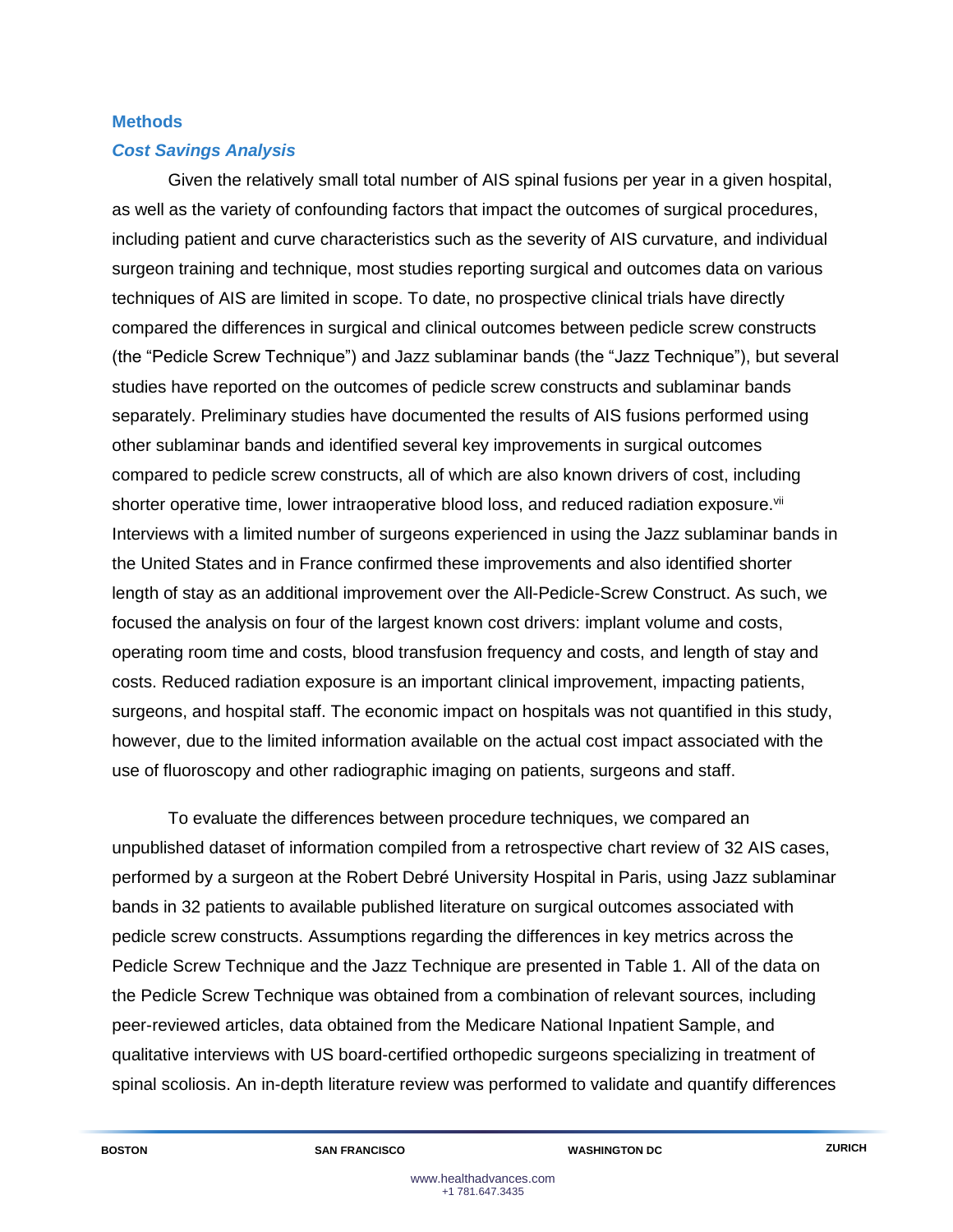in the surgical techniques. Two US board-certified orthopedic surgeons were interviewed to confirm findings in clinical literature and identify any differences between AIS procedures performed in France and in the US to ensure we could draw comparisons across datasets.

|                                                  | <b>Metric</b>                        | <b>Pedicle</b><br><b>Screw</b><br><b>Constructs</b> | Jazz<br><b>Construct</b> | <b>Sources and Notes</b>                                                                                                                                                                                                  |
|--------------------------------------------------|--------------------------------------|-----------------------------------------------------|--------------------------|---------------------------------------------------------------------------------------------------------------------------------------------------------------------------------------------------------------------------|
|                                                  | <b>Pedicle Screws</b>                | $~16-18$                                            | ~6                       |                                                                                                                                                                                                                           |
|                                                  | Jazz Bands                           | $\Omega$                                            | $-7$                     | Based on estimates in                                                                                                                                                                                                     |
| <b>Implant</b><br><b>Volume</b>                  | Hooks                                | $-4$                                                | $-4$                     | peer-reviewed clinical<br>research and interviews<br>with spine surgeons in the                                                                                                                                           |
|                                                  | Connectors                           | $-3$                                                | $-3$                     | US and France.                                                                                                                                                                                                            |
|                                                  | Rods                                 | $\overline{2}$                                      | $\overline{2}$           |                                                                                                                                                                                                                           |
| <b>Blood Loss</b>                                | Patients<br>Receiving<br>Transfusion | $~20\%$ of<br>patients                              | 0 of 32 patients         | Based on estimates in<br>peer-reviewed clinical<br>research, National<br>Inpatient Sample data,<br>and experience of one<br>French surgeon at the<br>Robert Debré University<br>Hospital in Paris (32<br>patient dataset) |
| <b>Procedure</b><br><b>Duration</b>              | <b>Operative Time</b>                | $~127$ minutes                                      | $~197$ minutes           | Based on estimates in<br>peer-reviewed clinical<br>research and experience<br>of one French surgeon at<br>the Robert Debré<br>University Hospital in Paris<br>(32 patient dataset)                                        |
| <b>Length of</b><br><b>Hospital</b><br>Stay (US) | Length of Stay                       | $-5-7$ days                                         | $-3-5$ days              | Based on inputs from a<br>US surgeon's experience<br>using the Jazz system                                                                                                                                                |

|  | Table 1: AIS Spinal Fusion Technique Comparison of Key Metrics by Construct Type |  |
|--|----------------------------------------------------------------------------------|--|
|  |                                                                                  |  |

Relevant comparator data for the Jazz Technique was derived from the 32 patient unpublished dataset from cases performed at the [Robert Debré University Hospital](http://robertdebre.aphp.fr/) in Paris and used to determine the number of implants used per patient, the average operative time per procedure, and the average blood loss and transfusion rates per patient. Institutional protocols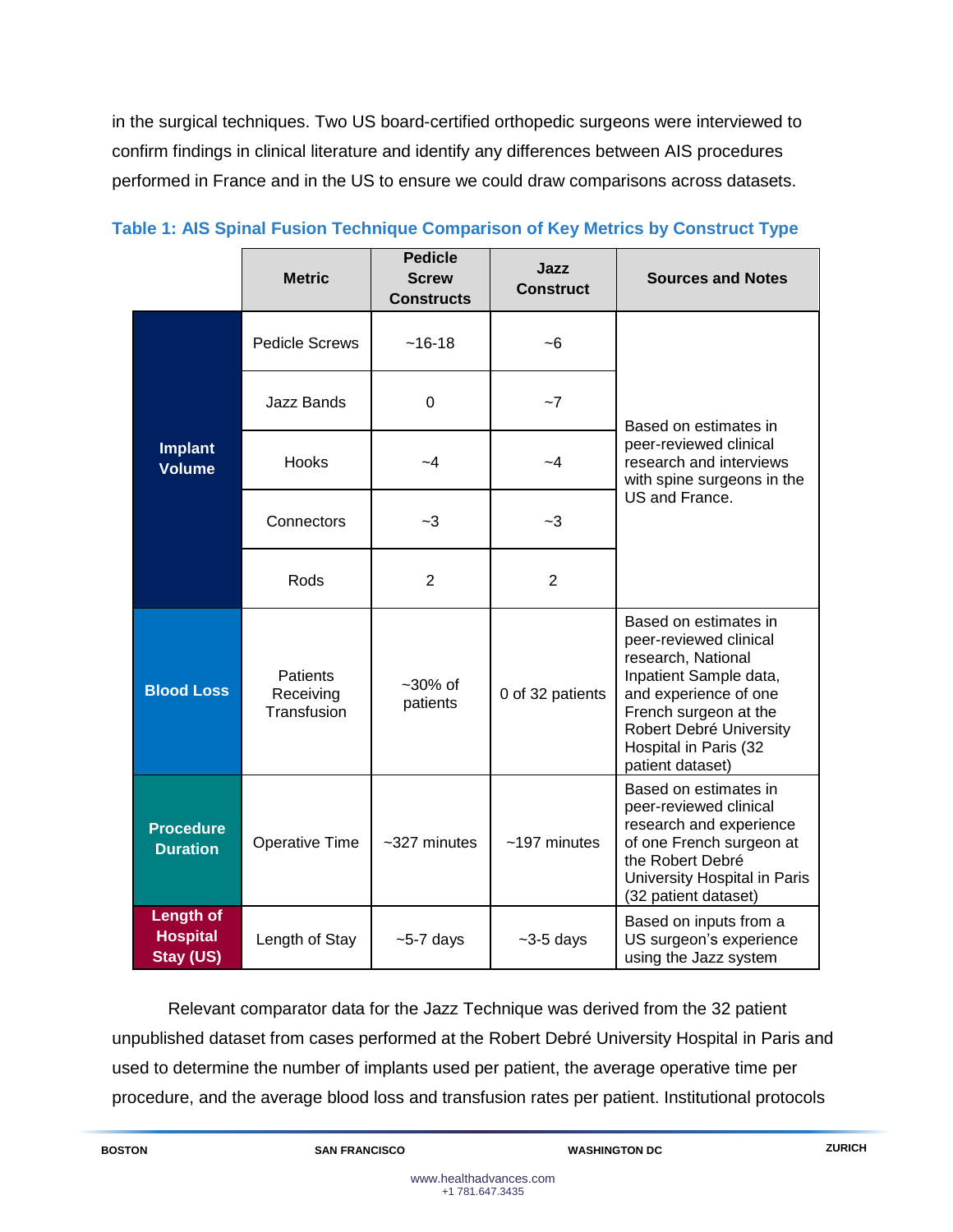and practices surrounding the length of stay at the French children's hospital in which the data were collected prohibited us from drawing specific conclusions around the length of stay from this dataset. However, qualitative feedback from a US surgeon at the Florida Center for Pediatric Orthopaedics who had used both systems indicated a significant improvement in length of stay in patients receiving Jazz sublaminar band implants vs. all-pedicle screw systems. This feedback was included in this analysis, but should be further validated to confirm these preliminary, qualitative findings.

Table 2 displays the unit costs used in the analysis to determine the estimated impact of Jazz sublaminar bands on US hospital costs associated with AIS spinal fusions. Cost inputs were triangulated from a variety of sources, including hospital purchasing price lists for the relevant implants obtained from a sampling of hospitals, hospital surveys, peer-reviewed journal articles, and other published sources. Interviews with US surgeons validated the estimated costs associated with the implants.

|                                          | <b>Metrics</b>                                     | <b>Estimated Cost</b><br>per Unit (USD) | <b>Sources</b>                                                                                             |  |
|------------------------------------------|----------------------------------------------------|-----------------------------------------|------------------------------------------------------------------------------------------------------------|--|
| <b>Implants</b>                          | Pedicle Screws                                     | ~\$922 per screw                        | Hospital Price Lists,<br><b>Orthopedic Network</b><br><b>News</b>                                          |  |
|                                          | Jazz Bands<br>$\sim$ \$1,450 per band              |                                         | Implanet                                                                                                   |  |
| <b>Blood Loss</b>                        | Cost of Allogeneic<br><b>Blood Transfusion</b>     | $~51,200$ per unit                      | Mayo Clinic, Mao et<br>al 2014 PLOSOne                                                                     |  |
| <b>Procedure</b><br><b>Duration</b>      | Operative Time                                     | \$21.50 per minute                      | Medicare Cost<br>Reports, Marcario A<br>2010 J Clin<br>Anesthes, Fautsch M<br>2011 Bone and<br>Science J   |  |
| <b>Length of</b><br><b>Hospital Stay</b> | Cost for 1 Day<br>LOS on General<br>Hospital Floor | \$1,200 per day                         | <b>Medicare Cost</b><br>Reports, Kaiser<br>Family Foundation,<br>UCLA 2013, Critical<br>Care Medicine 2005 |  |

# **Table 2: Average Unit Cost Assumptions for a Typical US Hospital**

A key distinction to note between hospital charges and costs is that hospital charges are what the hospital would bill a patient for each service or test if that patient were self-insured,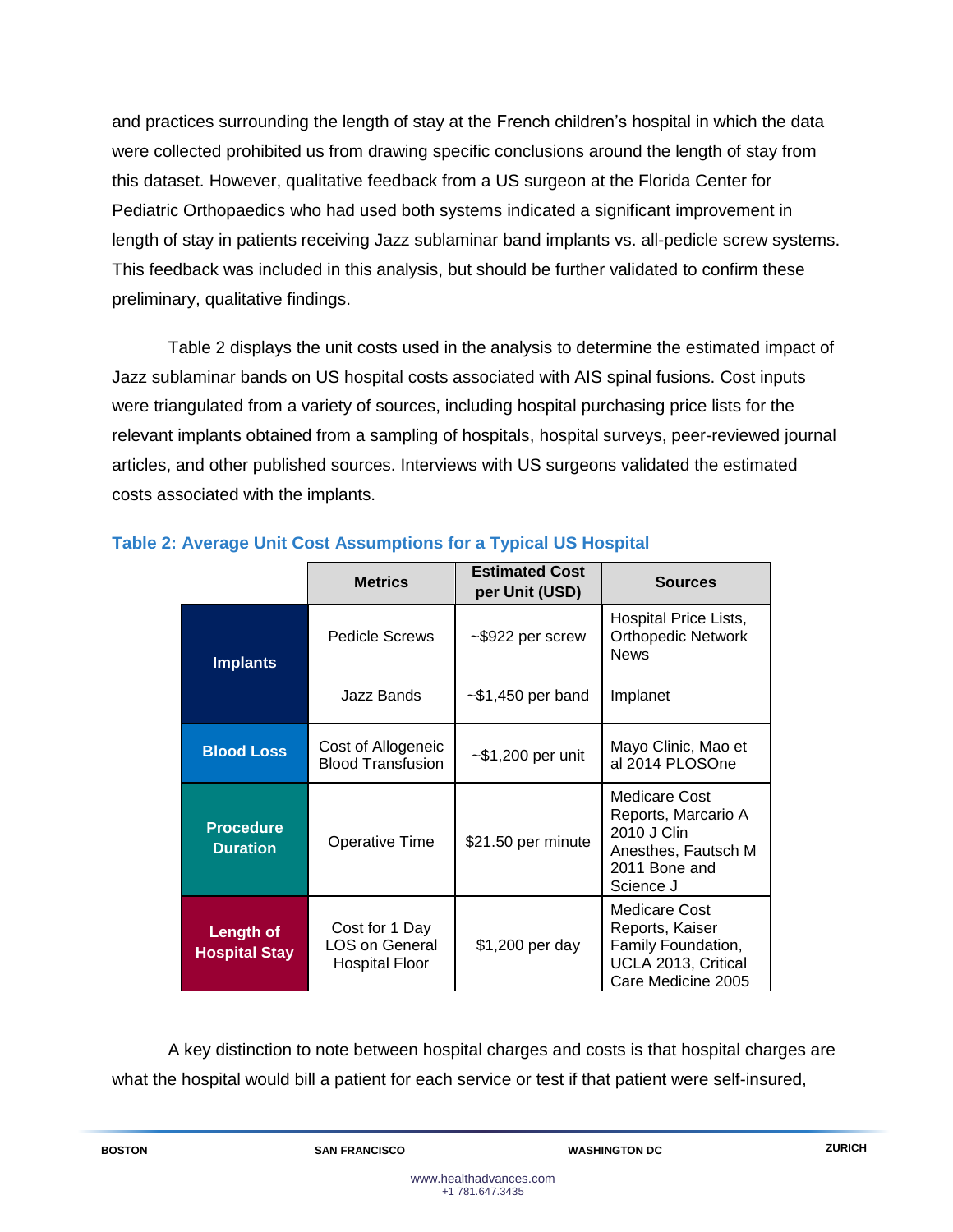whereas costs are the amount the hospital actually spends to provide each service or test. While hospital charges are generally more accessible than hospital costs, they tend to grossly overstate a hospital's actual cost of products or services. Therefore, calculations of costs are often derived from charges using a hospital-specific cost to charge ratio to approximate hospital costs. This analysis, however, sought to assess the actual costs associated with each of the key metrics, as opposed to using overall costs calculated as percentage of charges, in order to be as precise as possible.

The estimated US costs associated with the Pedicle Screw Technique and the Jazz Technique were compared across several key cost drivers to estimate the economic impact of the Jazz Technique on hospital costs. Given the known variability in costs across individual hospitals due to their geographic location, size of institution, mix of patients, and general cost and operational management, individual assumptions on the cost inputs were evaluated across a representative range of sample hospitals to validate the strength of the conclusions. The cost impact was assessed using a minimum and maximum plausible value for each major assumption. A summary of the cost savings by key metric is shown below in Figure 4.



#### **Figure 4: Estimated US Hospital Cost Savings per AIS Procedure by Cost Metric**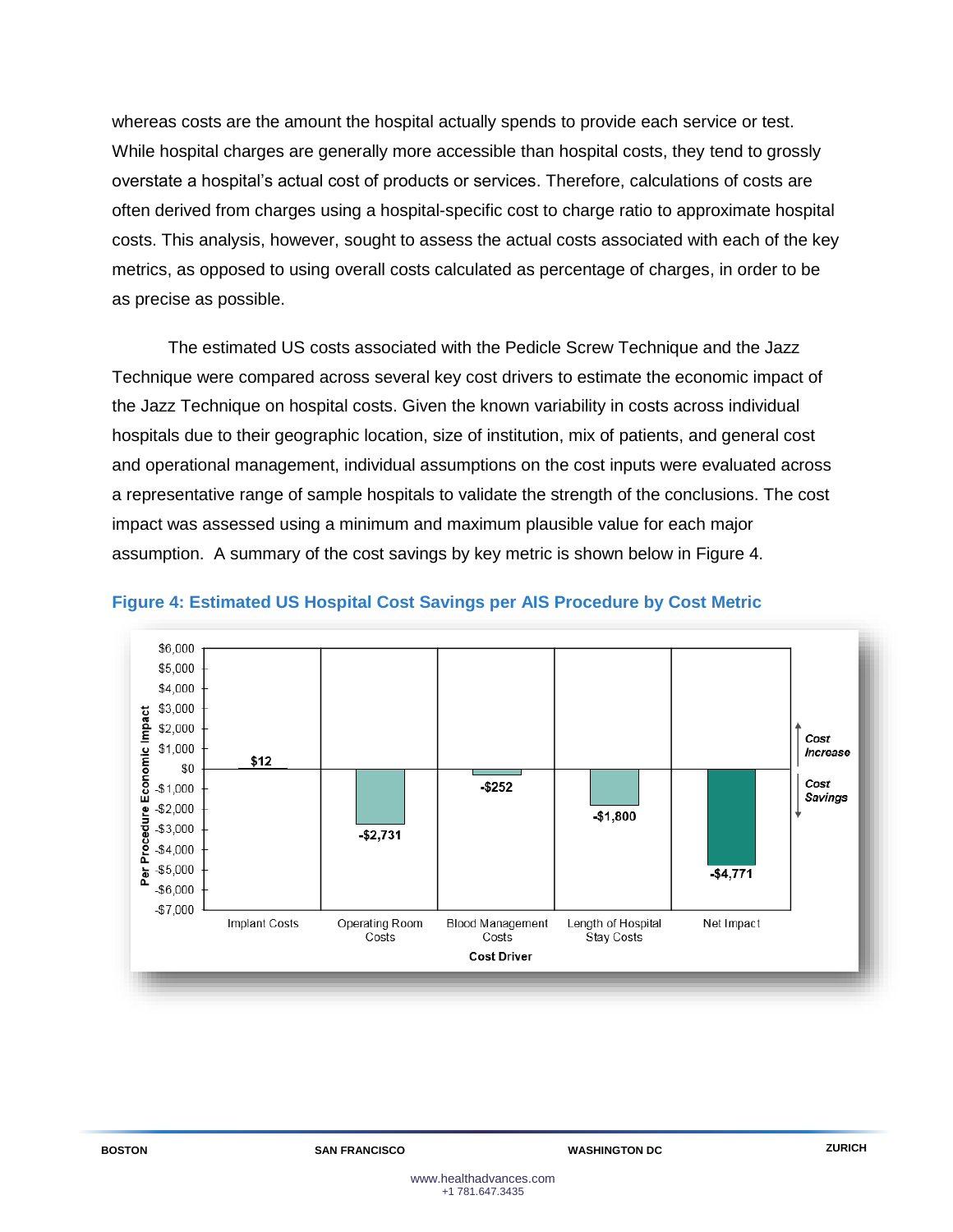## *Incremental Procedure Profit Contribution Analysis*

Given the significant time savings that can result from use of the Jazz Technique, this analysis also sought to quantify the potential incremental profit that a hospital could realize by performing an additional procedure during the OR time saved for each AIS procedure performed with the Jazz Technique over the Pedicle Screw Technique. Limited data are available on the actual profit contribution associated with individual hospital inpatient procedures. Therefore, to conduct this analysis, published data on average reimbursement amounts and costs were analyzed to estimate the per-procedure profit contribution of four separate orthopedic procedures that could likely be performed within the amount of time saved. Data on average US private payer reimbursement, as well as direct costs per procedure for total knee replacement, total hip replacement, cervical spinal fusion, and a grouping of other non-fusion back/neck surgeries, are shown in Table 3.<sup>viii</sup> Data on the reimbursement and direct costs were based on peer-reviewed literature and a published white paper. The peer-reviewed literature was based on 2008 data from US hospitals in competitive markets. To estimate the profit contribution in 2012 dollars, the reimbursement and direct costs from literature were adjusted based on trends in US Medicare reimbursement for implant procedures and based on trends in costs based on the cost-to-charge ratios reported to Medicare. The published white paper data was based on 2012 dollars and was not converted. The reimbursement and direct costs were averaged across the four procedures to estimate the average expected profit contribution of an additional procedure that could be added to the OR schedule for each AIS performed using the Jazz Technique.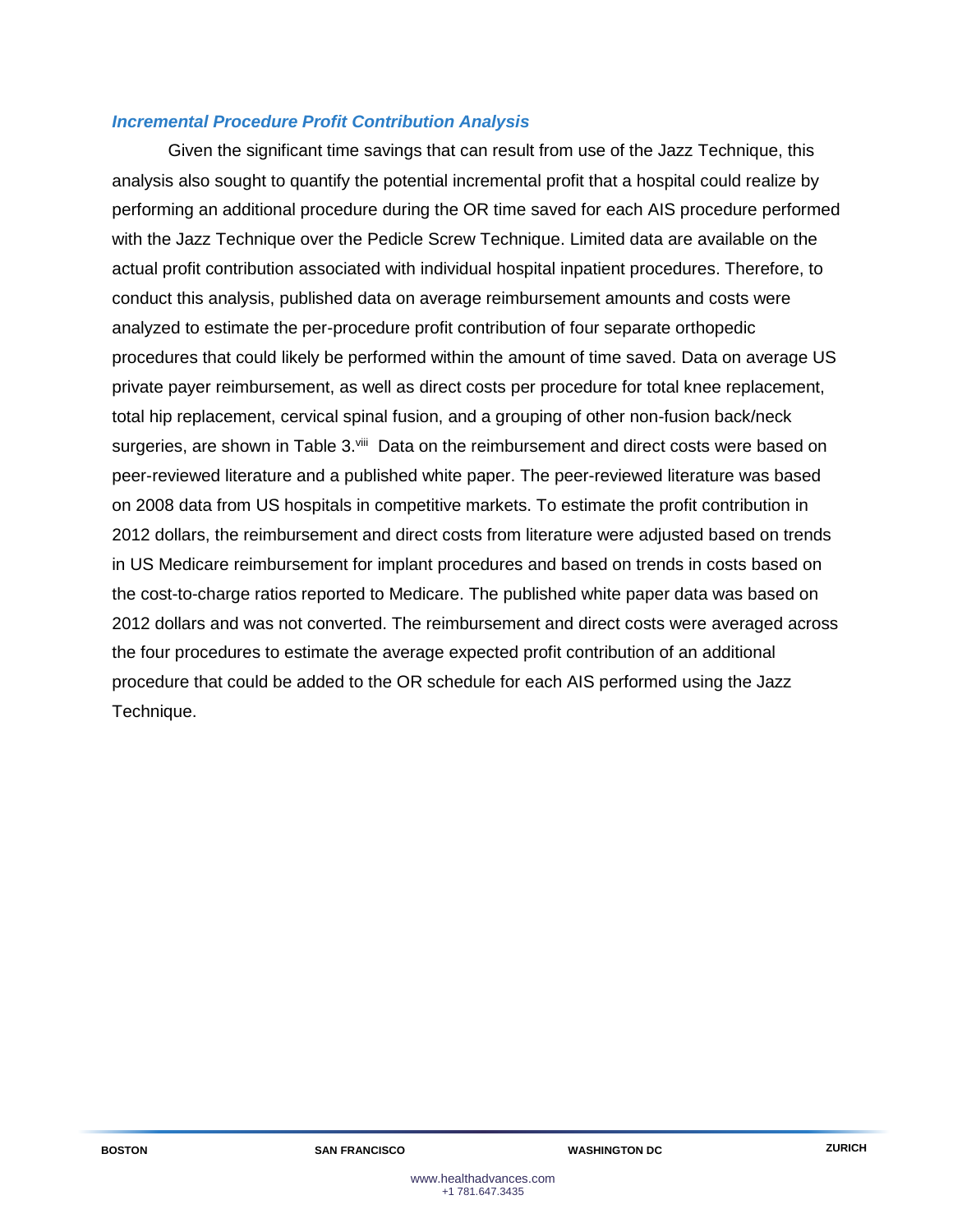

**Figure 5: Adjusted Incremental Profit Contribution of Various US Orthopedic Procedures** 

# **Results**

# *Overall Savings*

For the cost drivers analyzed, the average US hospital costs associated with the Pedicle Screw Technique was \$35,094 per procedure while the average costs associated with the Jazz Technique was \$30,323, resulting in a savings of ~\$4,771 per procedure. The most significant savings resulted from reduced operative time, accounting for ~\$2,731 in savings. Experience at the Florida Center for Pediatric Orthopaedics indicated a 1 to 2 day shorter length of stay associated with the use of the Jazz System, which translated to ~\$1,800 in savings using average US hospital costs per day for an inpatient stay on a general floor, and reduced allogeneic transfusion rates also resulted in a slight reduction in costs of ~\$258. The difference in implant costs was minimal, resulting in an additional cost of ~\$12 based on the estimated average selling prices (ASPs) of pedicle screws and Jazz bands used in this analysis.

In addition to the savings generated as a result of reduced costs associated with operative time, length of stay, and blood loss, potential incremental profit contribution from additional procedures could reach ~\$6,966, resulting in incremental profit contribution of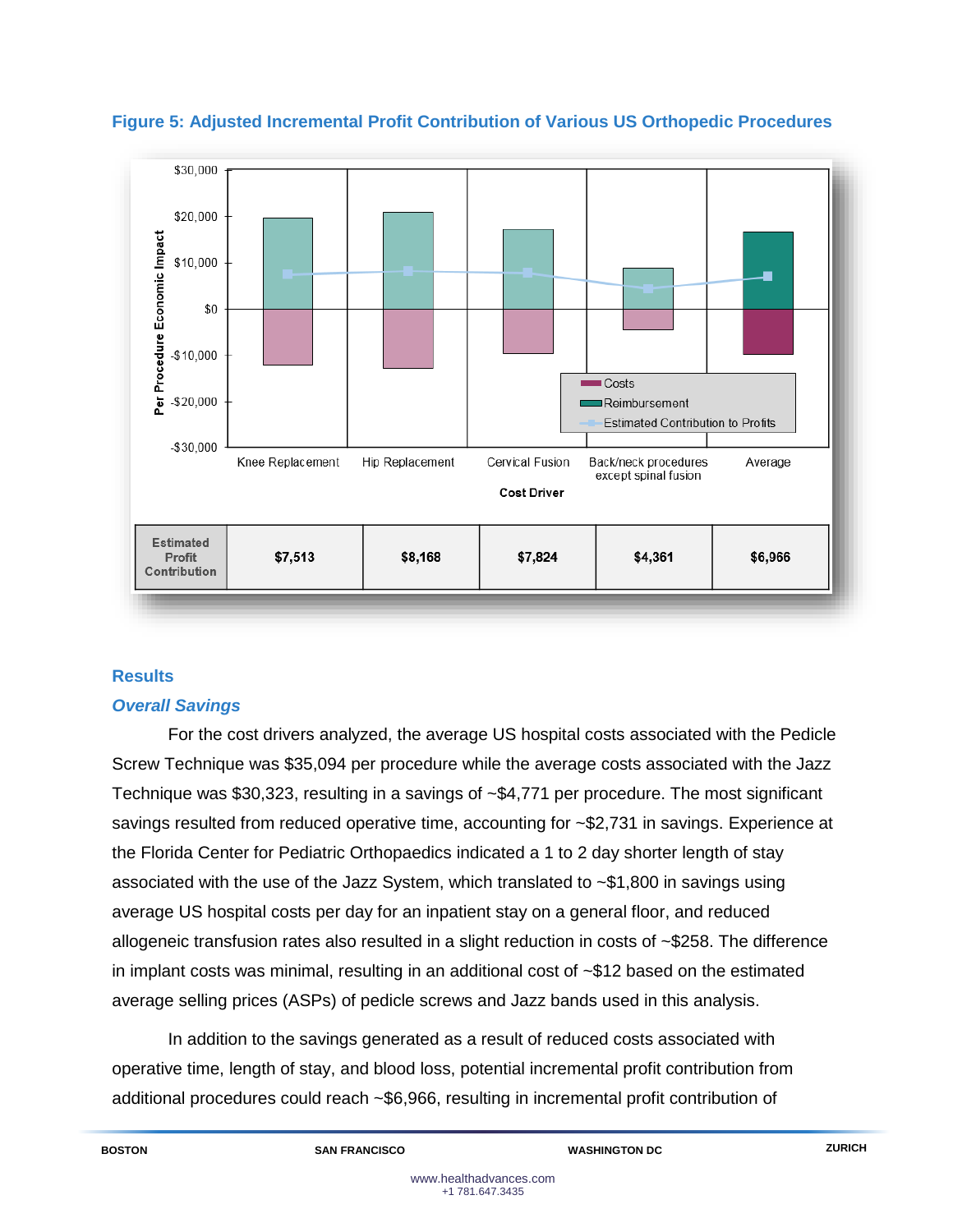~\$11,737 to an average US hospital per AIS spinal fusion performed (this includes accounting for the costs associated with OR time across the two procedures combined). Based on the cost analysis, a US hospital performing 100 AIS spinal fusions per year could realize over \$477,000 in cost savings alone each year. Accounting for the potential incremental profit contribution of an additional procedure, the total impact on the average US hospital's profitability could reach nearly \$1.17MM. The per procedure net savings and incremental profit contribution expected when the Jazz laminar band system is used in AIS procedures vs. the all-screw system are summarized in Figure 6 below.

|                                                          |                                                                                                  | <b>Typical US</b><br>Costs with<br><b>Pedicle Screw</b><br><b>Construct</b> | <b>Typical US</b><br>Costs with Jazz<br><b>Sublaminar</b><br><b>Bands</b> |   | <b>Estimated US Hospital</b><br><b>Cost Savings and</b><br><b>Incremental Profit</b><br><b>Contribution with Jazz</b> |
|----------------------------------------------------------|--------------------------------------------------------------------------------------------------|-----------------------------------------------------------------------------|---------------------------------------------------------------------------|---|-----------------------------------------------------------------------------------------------------------------------|
|                                                          | <b>Implants</b>                                                                                  | \$21,811                                                                    | \$21,823                                                                  |   | $-(\$12)$                                                                                                             |
| <b>Typical</b><br><b>Costs to US</b><br><b>Hospitals</b> | <b>Blood Transfusions</b>                                                                        | \$252                                                                       | \$0                                                                       | = | ~\$252                                                                                                                |
|                                                          | <b>Operating Room Time</b>                                                                       | \$7,891                                                                     | \$5,160                                                                   |   | $-$ \$2,731                                                                                                           |
|                                                          | <b>Length of Inpatient Stay</b>                                                                  | \$6,000                                                                     | \$4,200                                                                   |   | ~1,800                                                                                                                |
|                                                          | Impact on US Hospital Costs Per Jazz AIS Fusion                                                  |                                                                             |                                                                           | ⋍ | Savings of $~54,771$                                                                                                  |
| Incremental<br>Profit <sup>1</sup>                       | <b>Additional Procedure</b><br>Possible Due to AIS<br><b>Procedure Time Savings</b><br>with Jazz | N/A                                                                         | $-$ \$6,966                                                               |   | Incremental profit of<br>$-$ \$6,966                                                                                  |
|                                                          | Total Incremental Profit Contribution to a Hospital Per Jazz AIS Fusion                          |                                                                             |                                                                           |   | +\$11,737 per procedure                                                                                               |

## **Figure 6: Expected US Hospital Net Savings and Profit Contribution per Procedure**

### **Discussion**

The increasing costs associated with healthcare in the United States are putting additional pressure on hospitals to provide quality care at a lower cost. Understanding the cost implications associated with adopting a novel surgical technique or implant type is critical for hospitals to make thoughtful decisions regarding the adoption of various products and/or procedures moving forward. The costs associated with performing spinal fusions for treatment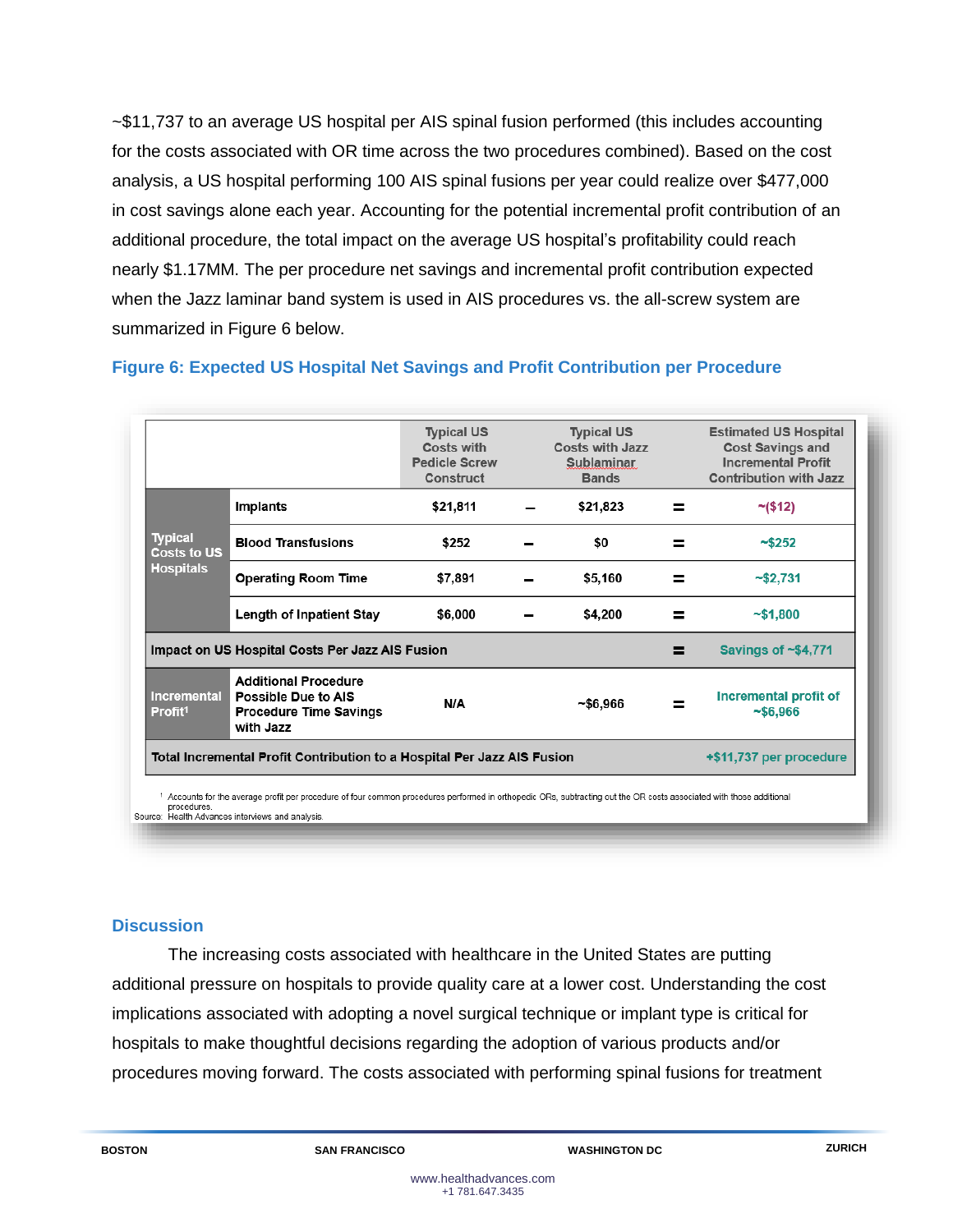of adolescent idiopathic scoliosis are thought to have increased over the last 10 years based on the significant increases in adjusted hospital charges and costs. Given the availability of novel techniques for performing AIS spinal fusions, it is critical to assess the economic impact of these techniques on hospitals, patients, and payers. This analysis sought to assess the economic impact of a novel sublaminar band surgical technique on the key drivers of costs associated with AIS spinal fusion procedures from the US hospital's perspective.

Jazz sublaminar bands have been shown in preliminary studies to provide similar improvement in frontal and axial curve correction, as well as improved sagittal curve correction, when compared to traditional AIS fusion techniques. Several other improvements in surgical outcomes which are expected to reduce costs associated with AIS fusions were also identified based on initial studies and surgeon experience, including reduced operative time, reduced blood loss and transfusion rates, and shorter length of stay. The economic analysis presented here demonstrates that the improvements in these metrics alone could result in significant cost savings compared to the traditional Pedicle Screw Techniques.

The greatest reduction in costs results from the reduction in operative time required to perform an AIS spinal fusion surgery using the Jazz Technique. The significant reduction in operative time results in not only direct cost savings to the hospital, but it could also result in the realization of incremental additional profits if the hospital is able to perform an additional surgery, that would otherwise not have been performed at that hospital, within the time saved. Additional cost savings are driven by the potential to reduce a US hospital's overall length of patient stay and by the reduced costs associated with perioperative blood transfusions.

There are several limitations to this preliminary analysis. Several inputs to the model relied on retrospective data collected from a limited number of patient charts whose surgery was performed at a single institution by one surgeon. AIS spinal fusion surgical outcomes vary from surgeon to surgeon and the benefits of this novel technique may not be completely transferrable across surgeons and institutions. In particular, it is noted that learning a novel surgical technique requires a certain number of procedures before consistent results can be realized, so the estimated benefits of this novel technique will likely require each surgeon to move past the 'learning curve' in order to fully realize the projected savings. $i<sup>x</sup>$ 

The unpublished patient dataset was compared to previously documented surgical outcomes associated with AIS fusions performed using the Pedicle Screw Technique. While the analysis benefitted from a broad array of peer-reviewed clinical literature on the topic, a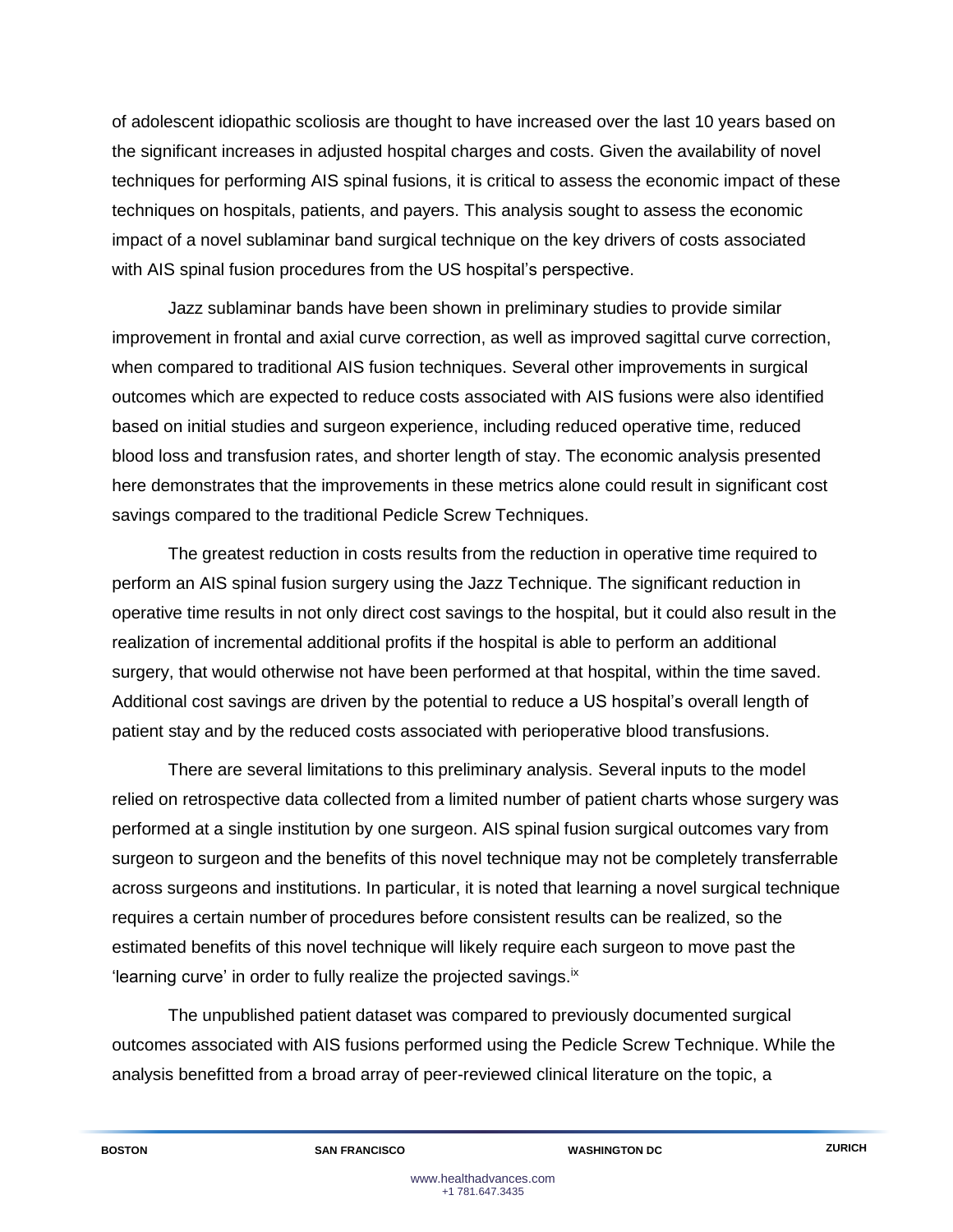prospective trial, as well as additional real-world experience, will be required to more fully understand and quantify the benefits of the Jazz Technique. Of particular note, anecdotal feedback from one US surgeon's experience was used to estimate the impact of the Jazz Technique on overall length of stay, so additional case data must be collected to validate this finding. Additionally, data availability forced us to limit the analysis to key drivers of cost for which we could find and readily access data. A variety of other potential areas of economic impact should be evaluated in any future studies, including longer-term clinical and quality-of-life (QOL) outcomes, complication and infection rates, and readmission rates, among others. A more detailed cost comparison would also account for preoperative assessments, as well as post-discharge rehabilitation and care.

Another limitation of this analysis was the inability to account for all costs associated with adolescent idiopathic scoliosis procedures. There are other hospital costs associated with performing the procedure which were not considered in this analysis, including a comparison of other direct costs such as surgical supplies, medications, preoperative, intraoperative, and postoperative imaging, postoperative rehabilitation, and direct and indirect costs including utilization of surgical and non-surgical staff. There are also potentially significant differences in indirect costs to the patients and their care-givers, including costs associated with quality-of-life and productivity in work or school (for patients), and lost wages for caregivers who take time off from work to provide care for a family member during the hospitalization and rehabilitation period.

This analysis found potential savings for US hospitals associated with reductions in transfusions, operating room time, and length of stay, as well as potential incremental profits that US hospitals could realize by adding an additional procedure into the schedule in the time saved due to the shorter AIS procedure duration. This incremental profit may not be realized by all hospitals if a hospital is not capacity constrained and turning away procedures, or if it is not able to draw in an additional procedure from another hospital to fill the additional time slot created. This incremental profit relies on having adequate demand for additional procedures that can be performed in the time saved, which may vary significantly from surgeon to surgeon or hospital to hospital. It also relies on the hospital's capacity to take on any potential downstream impact associated with this additional procedure/patient, such as additional hospital beds and appropriate postoperative nursing staff to cover the additional patient(s). Furthermore, the actual incremental profit may vary significantly from hospital to hospital depending on what procedures could be performed during the time saved, the average reimbursement for the